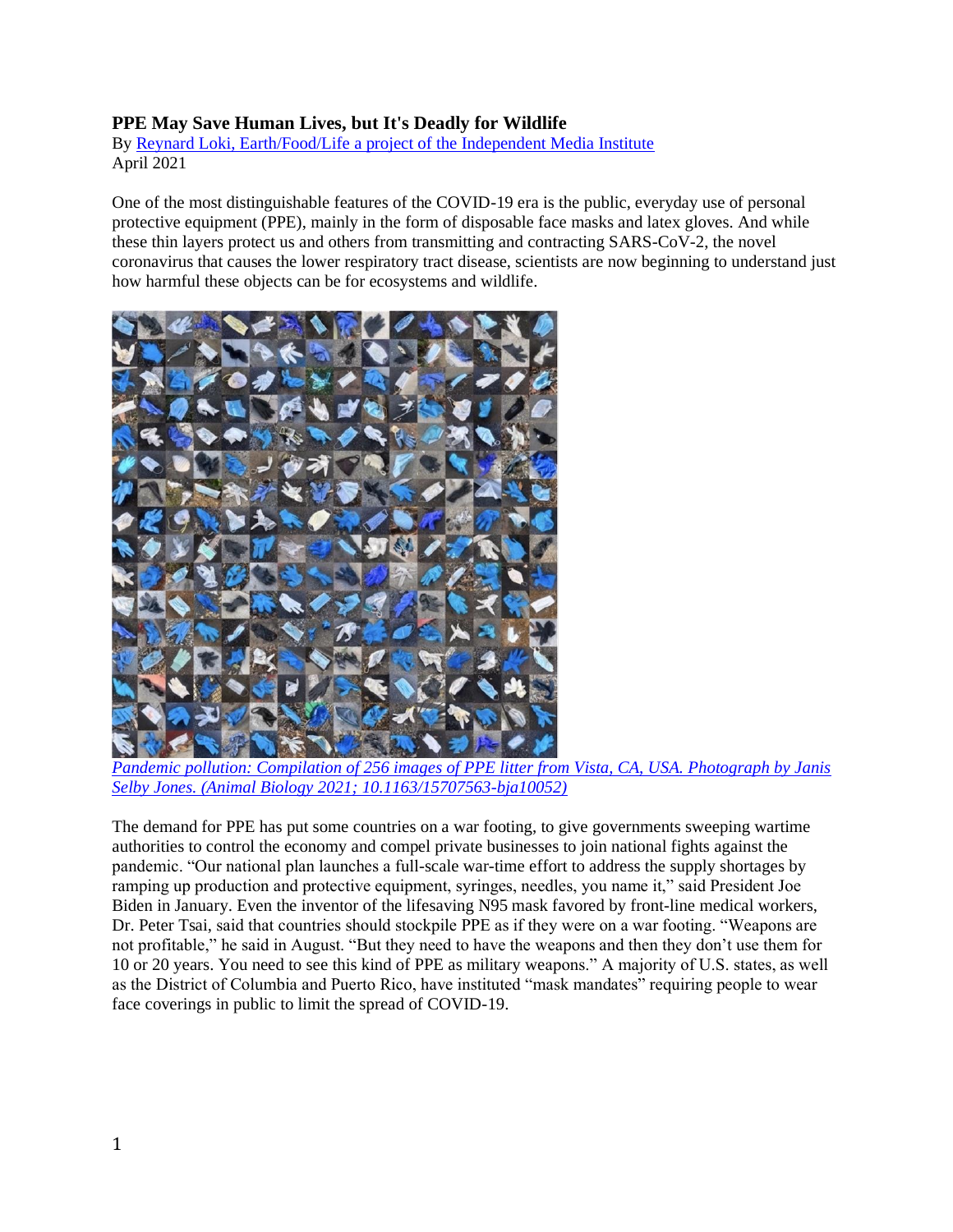

*[Grounded flights: One of the early victims of COVID-19 litter, an American robin \(Turdus migratorius\),](https://doi.org/10.1163/15707563-bja10052)  [was found entangled in a face mask in Chilliwack, British Columbia, Canada, in April 2020. Photograph](https://doi.org/10.1163/15707563-bja10052)  [by Sandra Denisuk. \(Animal Biology 2021; 10.1163/1](https://doi.org/10.1163/15707563-bja10052)*

But while these "weapons" that fight coronavirus have proved to be lifesaving for humans, an increasing number of non-human animals are finding them to be a brand-new, and often deadly, threat that has suddenly littered their natural habitat. One main problem is that face masks and latex gloves are disposable, and people often do not dispose of them properly. How many times have you seen a used mask or glove lying on the street or stuck in a bush or floating in a waterway? Welcome to the world's new pollution problem. (As if the scourge of plastic waste weren't enough of an issue for the global ecosystem.)

According to the World Health Organization, the fabric masks that should be used to fight the pandemic are made of three layers of fabric: an inner layer of absorbent material like cotton, a middle layer of nonwoven non-absorbent material, like polypropylene, which is a kind of plastic, and an outer layer of nonabsorbent material, like polyester. That means that these masks, if improperly discarded, have the power to threaten ecosystems for many decades, even centuries, to come. Polypropylene takes 20 to 30 years to decompose in a landfill. Polyester can take up to 200 years. Researchers from the University College London Plastic Waste Innovation Hub recently released a report that estimated that about 70,000 tons of plastic waste would be produced if all Britons wore a single-use mask each day for a year.

In August 2020, during a cleanup project at a canal in the Dutch city of Leiden, scientists discovered a fish trapped in a latex glove, a finding that prompted them to investigate whether this problem was more widespread. Their fears were soon realized: In just a few months, researchers found hundreds of face masks littering the city's historic canals. Their findings were released in a March report published in the journal Animal Biology about the impact that PPE litter is having on wildlife. The grim conclusion: All those face masks and latex gloves are killing birds, fish and other wildlife across the globe. The researchers, from the Naturalis Biodiversity Center, the Institute of Biology at Leiden University, and the Institute for Water and Wetland Research, all based in the Netherlands, said that animals are becoming entangled in the gear, while others, mistaking it for food, are dying from fatally ingesting it. Some animals are building homes with it. 3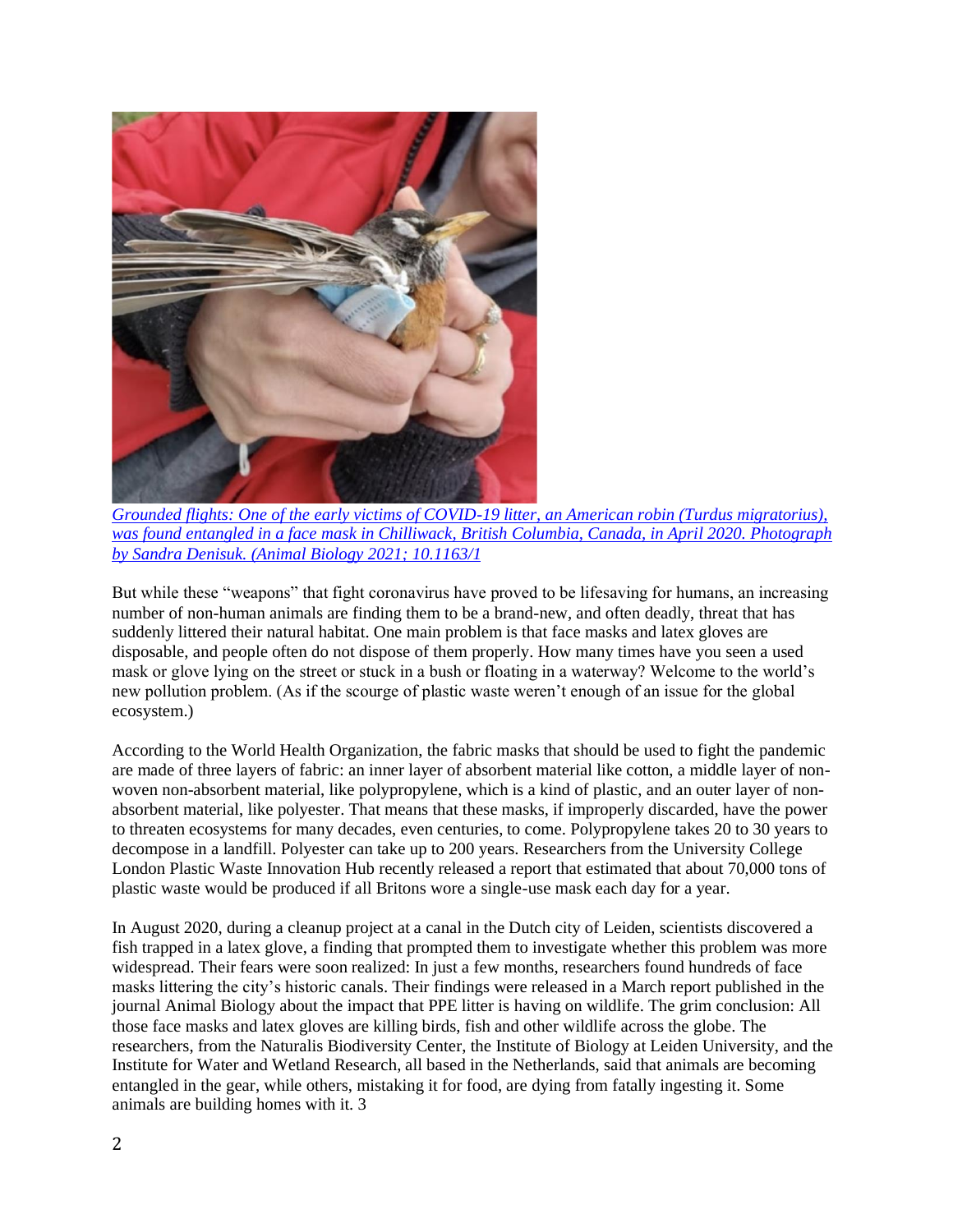"As always with these single-use items, you're not really looking after them and they end up in the environment really soon. They start becoming a real problem," Auke-Florian Hiemstra, a biologist at the Naturalis Biodiversity Center in Leiden and a co-author of the report

The scientists included specific examples in their study, such as a dead perch (*Perca fluviatilis*) entrapped in a latex glove "with only its tail sticking out" in the Netherlands; a common coot (*Fulica atra*) building a nest with a face mask, also in the Netherlands; an American robin (*Turdus migratorius*) entangled in a face mask in British Columbia; a juvenile peregrine falcon (*Falco peregrinus*) whose talons got stuck in a face mask in Yorkshire; cygnets from a mute swan (*Cygnus olor*) with face masks wrapped around their beaks in Lake Bracciano, near Rome, Italy; and a red fox (*Vulpes vulpes*), entangled in a face mask, and a European hedgehog (*Erinaceus europaeus*), entangled in a glove, both in the United Kingdom. Even stray dogs have been found with PPE in their stomachs. The list goes on and sadly, will go on and on: Hiemstra warned that the entire animal kingdom may ultimately be impacted by humans' COVID-19 litter.

"It makes sense that birds are being reported—they're conspicuous, and you have a lot of people looking at them," said Greg Pauly, a herpetologist and co-director of the Urban Nature Research Center at the Natural History Museum of Los Angeles County, who suspects that PPE litter is being ingested by many wild animals—a serious problem, the impact of which we're not going to fully understand any time soon. "Ingestion isn't something you can easily see, and almost no one is looking at it," he said, recommending that wildlife biologists conduct more necropsies of wildlife across all species to collect data for future studies.

More than 30 years ago, the Ocean Conservancy, a nonprofit environmental group based in Washington, D.C., launched the International Coastal Cleanup (ICC), a global trash-picking event meant to eliminate ocean trash, mainly in the form of plastic waste. Every year, volunteers from states and territories throughout the United States and more than 100 countries around the world come together to participate in a local cleanup event. The COVID-19 pandemic has broadened the event's remit: In July of 2020, Ocean Conservancy added a new category of trash to Clean Swell, the mobile app that volunteers use to log their cleanup work: "PPE."

In March, the group released a report on the rising threat of PPE pollution and found that, based on a survey of ICC volunteers and coordinators conducted in early 2021, 94 percent of respondents observed PPE pollution at a cleanup in 2020, during which more than 100,000 pieces of PPE—mainly masks and gloves—were picked up on beaches across 70 countries. More than half of the survey respondents said they saw PPE littering their home communities every day.

What can we do? "We really encourage people to use reusable face masks," said Liselotte Rambonnet, a biologist at the Institute of Biology at Leiden University and co-author of the Animal Biology report, told CNN. "All the interactions we found were with single-use face masks because they are inexpensive and can be lost more easily," she added. Unfortunately, disposable PPE cannot be recycled, so they must go into the regular trash. When doing so, make sure that all contaminated PPE is disposed of in a covered waste bin lined with a garbage bag and that they are always out of reach from children and pets. In no case should you simply toss your used PPE on the street or in a waterway.

In addition, it is critical to cut the two ear straps on each side of your mask before disposing of it to reduce the possibility of wildlife getting entangled in it. And let's take this opportunity to look at the big picture: How all our medical and plastic waste is impacting the natural world and what we can do to reduce this global pollution crisis. 4